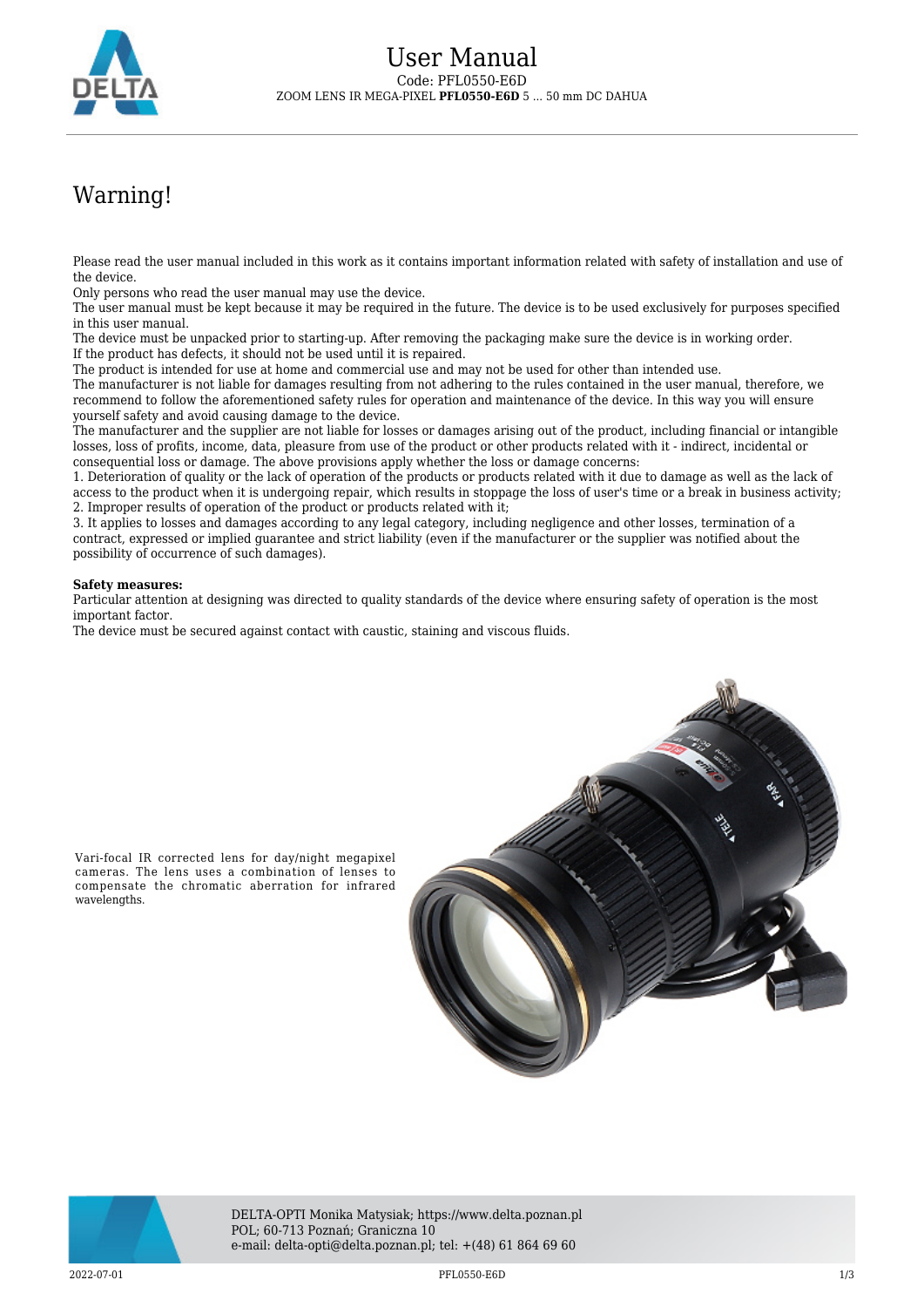

## User Manual Code: PFL0550-E6D ZOOM LENS IR MEGA-PIXEL **PFL0550-E6D** 5 ... 50 mm DC DAHUA

| Dedicated sensor:                             | $1/2.7$ "                    |
|-----------------------------------------------|------------------------------|
| Dedicated resolution:                         | 6 Mpx                        |
| Lens mount:                                   | CS                           |
| Focal length:                                 | $550$ mm                     |
| Iris:                                         | DC                           |
| Brightness:                                   | 1.6(F)                       |
| Zoom:                                         | manual                       |
| View angle for camera with 1/2.7 inch sensor: | 49.6 $^{\circ}$ 7 $^{\circ}$ |
| IR correction:                                | ✓                            |
| Weight:                                       | $0.20 \text{ kg}$            |
| Manufacturer / Brand:                         | <b>DAHUA</b>                 |
| Guarantee:                                    | 3 years                      |

The picture shows the standard lenses system without IR correction (1), and IR corrected lenses (2):